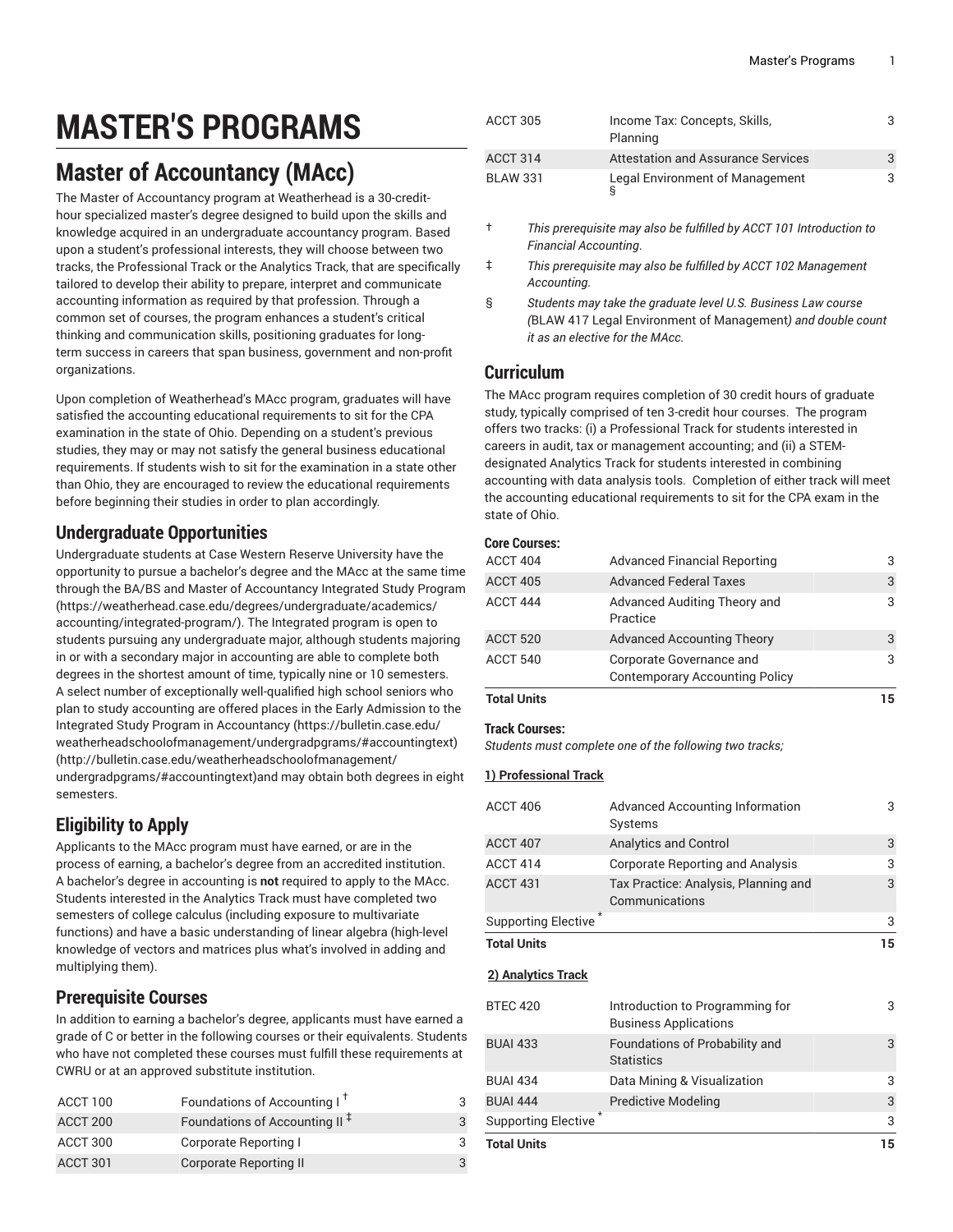\* *All students must select a 3-credit hour graduate-level elective course that compliments an accountancy career. Students completing the Analytics Track track must choose an elective with a STEM-related focus. A list of approved graduate supporting electives will be provided each semester.*

For more information about the MAcc, contact [Tiffany Schwendeman](mailto:tiffany.schwendeman@case.edu) (<tiffany.schwendeman@case.edu>), assistant dean, undergraduate and integrated study programs, at 216.368.2058; or [Ashley](mailto:ashley.lu@case.edu) Lu ([ashley.lu@case.edu\)](ashley.lu@case.edu), program manager, MAcc, at 216.368.5376.

# **Master of Business Analytics and Intelligence**

*The Master of Business Analytics and Intelligence has replaced the Master of Science in Management - Business Analytics.*

The Master of Business Analytics and Intelligence degree is a 16-month, 36-credit-hour, full-time program for students interested in learning advanced data analytics skills for application in general business areas, focusing specifically on both marketing and operations. The program prepares students to analyze big data for smart insights for executive decision making. The program includes three interlocking modules:

- Business core (10.5 credit hours),
- Analytics core (13.5 credit hours)
- Applied Business analytics (12 credit hours)

The **Business Core** provides students with a holistic understanding of the underlying business context necessary for succeeding in any industry. The **Analytics Core** equips students with general data handling, data presentation and analysis skills. The courses in **Applied Business Analytics** build from these general skills to improve the students' ability to make decisions in the two focus application areas: marketing and operations.

The overlapping areas emphasize our program's goals:

- Learning the language of business
- Building analytical skills
- Applying appropriate analytical tools to today's business data

The program is delivered through a range of open source and commercial statistical software (e.g., R, Python, SPSS, SAS), preparing students with the necessary user expertise to excel in analyst positions across industries.

### **Prerequisites**

Students are required to have taken two calculus courses at the college level and one course in linear algebra. Students who do not satisfy linear algebra prerequisites will be required to take a one credit preparatory course. A course in statistics is strongly preferred.

### **Curriculum**

| <b>First Year</b>                                    |      | <b>Units</b> |
|------------------------------------------------------|------|--------------|
|                                                      | Fall | Spring       |
| Operations Management I (BUAI 406A)                  | 1.5  |              |
| Managerial Marketing I (BUAI 407A)                   | 1.5  |              |
| Foundations of Probability and Statistics (BUAI 433) | 3    |              |
| Data Mining & Visualization (BUAI 434)               | 3    |              |
| Predictive Modeling (BUAI 444)                       | 3    |              |

| Year Total:                                                                      | 9            |      |
|----------------------------------------------------------------------------------|--------------|------|
| Machine Learning and Artificial Intelligence in<br>Business Analytics (BUAI 446) | 3            |      |
| Marketing Models and Digital Analytics (BUAI 435)                                | 3            |      |
| Operations Analytics: Deterministic (BUAI 411)                                   | 3            |      |
|                                                                                  | Fall         |      |
| <b>Second Year</b>                                                               | <b>Units</b> |      |
| Year Total:                                                                      | 13.5         | 13.5 |
| Team Development (BUAI 485B)                                                     |              | 1.5  |
| Advanced Marketing Analytics (BUAI 445)                                          |              | 3    |
| Operations Analytics: Stochastic (BUAI 432)                                      |              | 3    |
| Accounting and Financial Management (BUAI 410)                                   |              | 3    |
| Managerial Marketing II (BUAI 407B)                                              |              | 1.5  |
| Operations Management II (BUAI 406B)                                             |              | 1.5  |
| Foundations of Python Programming (BUAI 492)                                     |              |      |

For more information about this program, visit the [website](https://weatherhead.case.edu/degrees/masters/ms-management/business-analytics/) [\(https://weatherhead.case.edu/degrees/masters/ms](https://weatherhead.case.edu/degrees/masters/ms-management/business-analytics/)[management/business-analytics/\)](https://weatherhead.case.edu/degrees/masters/ms-management/business-analytics/) or contact Meredith [Richardson](mailto:meredith.richardson@case.edu) [\(meredith.richardson@case.edu](meredith.richardson@case.edu)), admissions manager, at 216.368.7586.

# **Master of Engineering and Management (MEM)**

The Master of Engineering and Management (MEM) degree is offered through an innovative collaboration between the Case School of Engineering and the Weatherhead School of Management. The one-year, 12-course program of study builds on the technical and analytical skills gained through an undergraduate engineering degree and provides a realworld framework for applying them along with master's level business management tools. Individualized coaching emphasizes self-assessment and emotional intelligence. Interdisciplinary team projects enhance the people skills needed as a business leader today. The MEM program positions students to become more productive faster and, in the process, accelerate their careers.

Additional information regarding the MEM [program](http://bulletin.case.edu/schoolofengineering/#degreeprogramstext) [\(http://](http://bulletin.case.edu/schoolofengineering/#degreeprogramstext) [bulletin.case.edu/schoolofengineering/#degreeprogramstext](http://bulletin.case.edu/schoolofengineering/#degreeprogramstext)) is available in the Case School of Engineering section of the Bulletin.

# **Master of Finance**

*The Master of Finance has replaced the Master of Science in Management - Finance.*

The Master of Finance degree is a rigorous program designed to equip students to meet the needs of financial sector companies in today's intense and competitive business climate. Upon completion of the program, students will be prepared to make immediate contributions to careers in corporate finance, investment banking, equity research, investment management, risk management and corporate consulting, or to pursue higher studies.

The program's 30 credit hours can be completed in as little as two semesters, or students can stay longer to work toward an additional ninecredit-hour departmental certification in a specialization track—corporate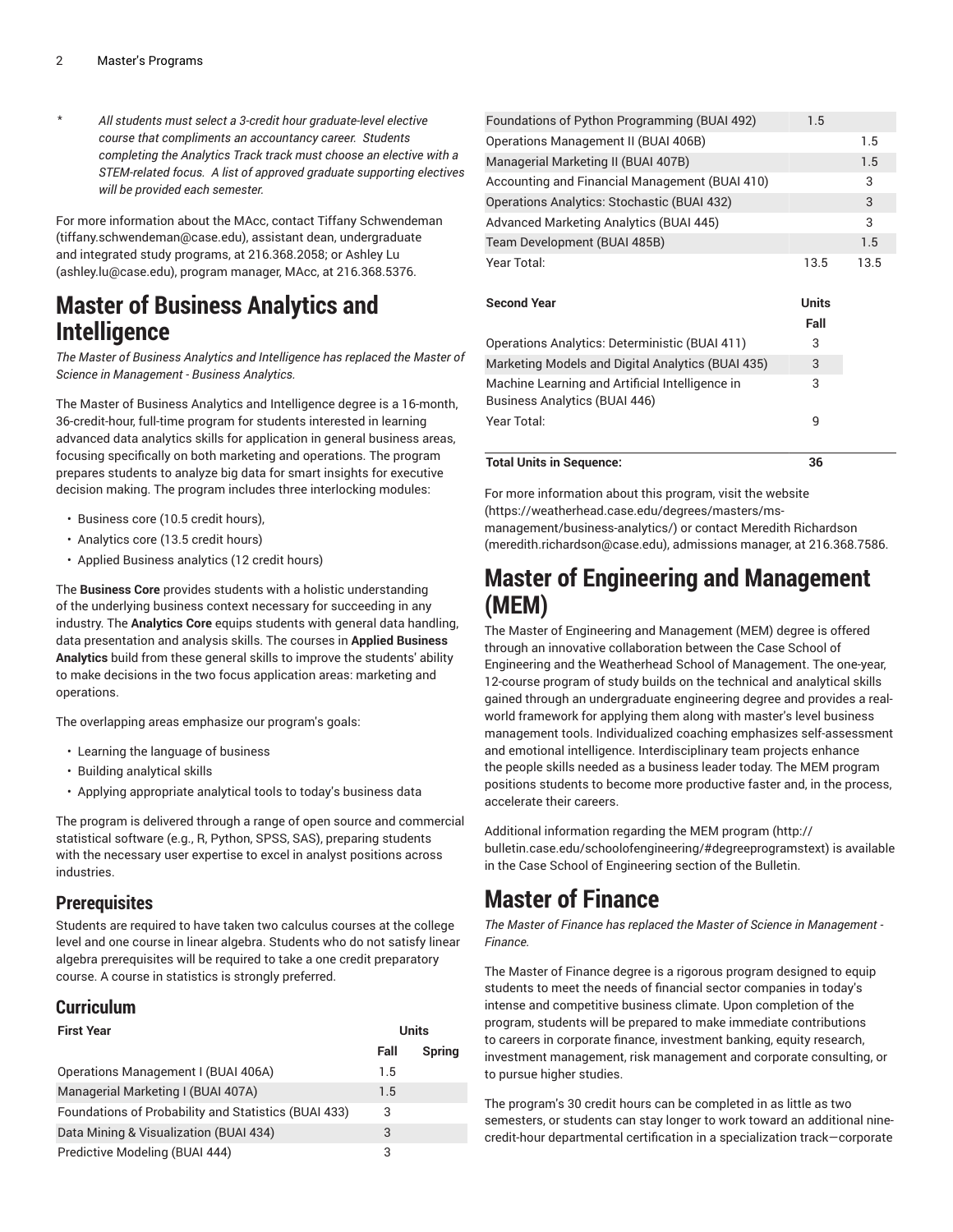financial analytics, corporate finance, risk management analytics or financial big data analytics.

#### **Curriculum**

The 30-credit-hour Master of Finance program is a two-semester, full-time curriculum.

The curriculum is comprised of the following components:

#### **Core Courses**

The core courses provide students with the tools and techniques that build a strong foundation in finance.

Before the first semester begins, all entering Master of Finance students must take FNCE 401, Financial Orientation, which is the mandatory preparatory/refresher course.

| <b>Total Units</b> |                                            | 18  |
|--------------------|--------------------------------------------|-----|
| <b>FNCE 436B</b>   | Individual, Team and Career<br>Development | .75 |
| <b>FNCE 436A</b>   | Individual, Team and Career<br>Development | .75 |
| <b>FNCE 435</b>    | <b>Empirical Finance</b>                   | 3   |
| <b>FNCE 430</b>    | Derivatives and Risk Management            | 3   |
| <b>FNCE 429</b>    | <b>Investment Management</b>               | 3   |
| <b>FNCE 421</b>    | <b>Corporate Financial Analysis</b>        | 3   |
| <b>FNCE 404</b>    | <b>Financial Modeling</b>                  | 3   |
| <b>FNCE 401</b>    | <b>Financial Orientation</b>               | 1.5 |

#### **Track Electives**

Track elective courses develop expertise in a particular track: corporate financial analytics, corporate finance, risk management analytics or financial big data analytics. Enrollment in elective courses may be contingent upon appropriate performance in the program.

#### **Corporate Financial Analytics Track (STEM Eligible)**

| <b>FNCE 428</b> | <b>Financial Strategy and Value</b><br>Creation                    | 3 |
|-----------------|--------------------------------------------------------------------|---|
| or FNCE 480     | <b>Global Banking &amp; Capital Markets</b>                        |   |
| <b>FNCE 432</b> | Corporate Risk Management                                          | 3 |
| <b>FNCE 434</b> | <b>Financial Analytics and Banking</b>                             | 3 |
| or FNCE 460     | <b>Investment Strategies</b>                                       |   |
| <b>FNCE 491</b> | Python Programming w Appl in<br>Finance                            | 3 |
| <b>FNCE 493</b> | Blockchains and AI: Applications in<br><b>Finance and Business</b> | 3 |
| <b>STAT 425</b> | Data Analysis and Linear Models                                    | 3 |
| or STAT 426     | Multivariate Analysis and Data Mining                              |   |

#### **Corporate Finance Track**

| <b>FNCE 403</b> | Corporate Financial Technology                  | 3 |
|-----------------|-------------------------------------------------|---|
| <b>FNCE 428</b> | <b>Financial Strategy and Value</b><br>Creation | 3 |
| <b>FNCE 440</b> | Financial Decisions Modeling and<br>Analytics   | 3 |
| <b>FNCE 450</b> | <b>Mergers and Acquisitions</b>                 | 3 |
| <b>FNCE 480</b> | <b>Global Banking &amp; Capital Markets</b>     | 3 |
| <b>FNCE 444</b> | <b>Entrepreneurial Finance</b>                  | 3 |

#### **Risk Management Analytics Track (STEM Eligible)**

| <b>FNCE 403</b> | <b>Corporate Financial Technology</b>                       | 3 |
|-----------------|-------------------------------------------------------------|---|
| <b>FNCE 431</b> | <b>Fixed Income Markets and Their</b><br><b>Derivatives</b> | 3 |
| <b>FNCE 432</b> | Corporate Risk Management                                   | 3 |
| <b>FNCE 433</b> | <b>Quantitative Risk Modeling</b>                           | 3 |
| <b>FNCE 434</b> | <b>Financial Analytics and Banking</b>                      | 3 |
| <b>FNCE 440</b> | <b>Financial Decisions Modeling and</b><br>Analytics        | 3 |
| <b>FNCE 491</b> | Python Programming w Appl in<br>Finance                     | 3 |

#### **Financial Big Data Analytics Track (STEM Eligible)**

| <b>FNCE 431</b> | <b>Fixed Income Markets and Their</b><br>Derivatives               | 3 |
|-----------------|--------------------------------------------------------------------|---|
| <b>FNCE 433</b> | <b>Quantitative Risk Modeling</b>                                  | 3 |
| <b>FNCE 460</b> | <b>Investment Strategies</b>                                       | 3 |
| <b>FNCE 470</b> | <b>Financial Models Using Big Data</b>                             | 3 |
| <b>FNCE 471</b> | Applications in Financial Big Data                                 | 3 |
| <b>FNCE 493</b> | Blockchains and AI: Applications in<br><b>Finance and Business</b> | 3 |
| <b>FNCE 494</b> | Artificial Intelligence for Financial<br>Modeling                  | 3 |

Other appropriate electives as approved by the program faculty director.

Departmental certification is available upon successful completion of 39 credit hours in a specific track.

For more information visit the [website](https://weatherhead.case.edu/degrees/masters/ms-management/finance/) ([https://weatherhead.case.edu/](https://weatherhead.case.edu/degrees/masters/ms-management/finance/) [degrees/masters/ms-management/finance/](https://weatherhead.case.edu/degrees/masters/ms-management/finance/)) or contact [Marybeth](mailto:mxk761@case.edu) Keeler [\(mxk761@case.edu](mxk761@case.edu)), program manager, at 216.368.3688; or Ted [Evans](mailto:txe8@case.edu) [\(txe8@case.edu](txe8@case.edu)), director of admissions, at 216.368.2069.

# **Master of Finance in China**

The Weatherhead School of Management at Case Western Reserve University and the School of Economics and Management at Tongji University (SEM-Tongji) have partnered to offer the Master of Finance in China program. This is the first master's degree in finance offered by a world-class U.S. university in mainland China. This innovative program, taught in Shanghai and Cleveland, provides students with both broad general management skills and depth of knowledge in finance. Graduates come away with a global way of thinking and the latest insights on the financial markets and instruments. In 2019, MBAChina ranked this program 2nd among more than 200 finance-focused MBA programs in China.

Students enrolled in this program take 30 credit hours of Weatherhead Master of Finance courses through two semesters of part-time study on the Tongji University campus in Shanghai, plus a one-month-long residency in the U.S., which includes classes on the Case Western Reserve University campus in Cleveland, Ohio, as well as a residency in New York City to interact with financial institutions on Wall Street.

Upon graduation from the program, students will obtain the Master of Finance degree from Weatherhead.

### **Program Features**

• Obtain the first Master of Finance degree offered from a highly ranked U.S. university in mainland China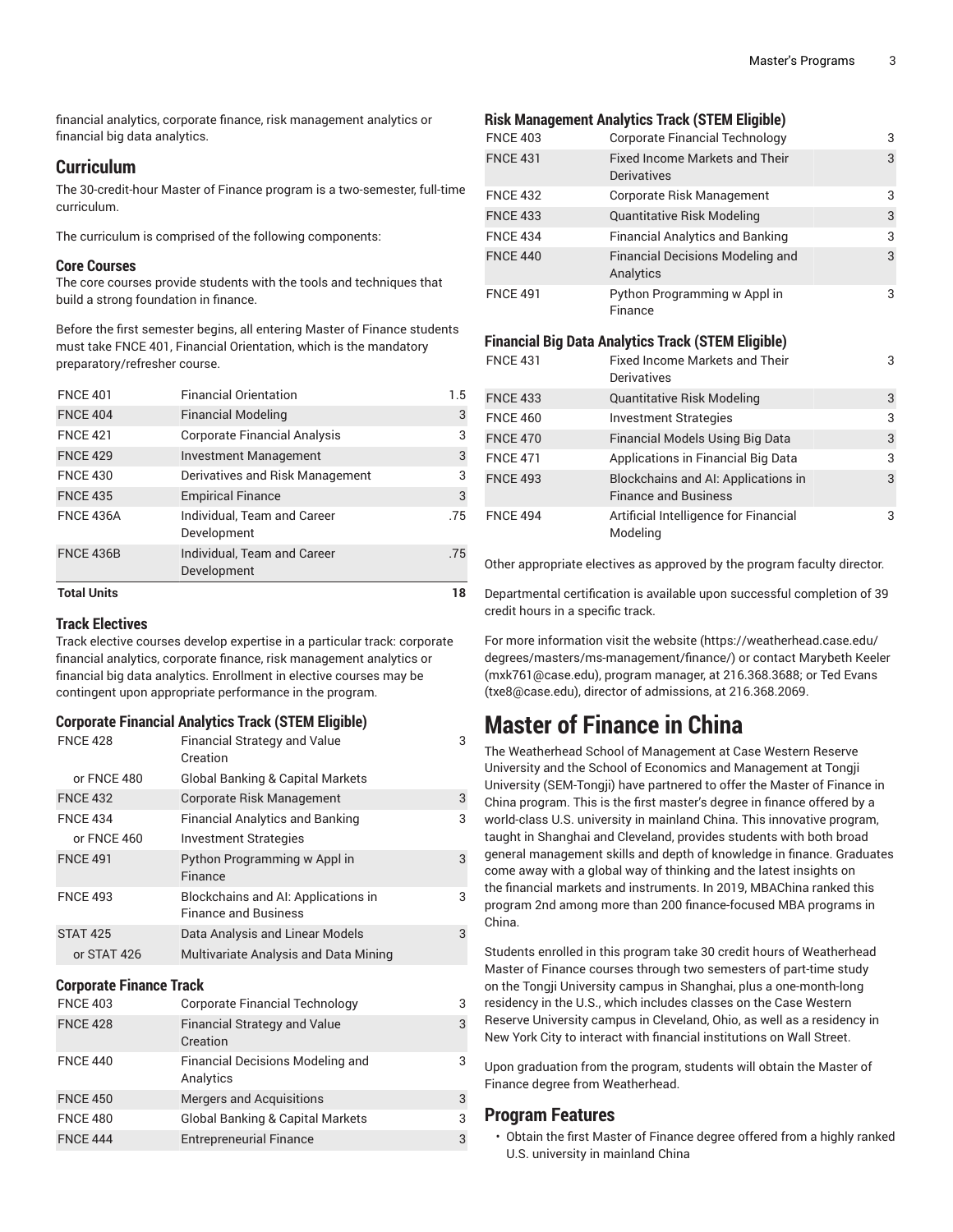- Gain cutting-edge knowledge and skills in global finance
- Take advantage of the opportunity to prepare for CFA, FRM and other certifications
- Specialize in corporate finance, risk management and capital markets
- Network with financial sector players in the U.S.; intern in Shanghai's Lujiazui/Pudong international finance and trade area

To learn more, please review our [admissions \(https://](https://weatherhead.case.edu/degrees/masters/m-finance/china/admission/)

[weatherhead.case.edu/degrees/masters/m-finance/china/admission/\)](https://weatherhead.case.edu/degrees/masters/m-finance/china/admission/) information.

# **Master of Science in FinTech**

The Master of Science in FinTech (MS-FinTech) is a 30-credit-hour, two-semester program that provides students with quantitative and analytical skills including programming and empirical capabilities that are in high demand. Graduates of the MS-FinTech program will have a solid understanding of finance as well as recent trends and products that are reshaping the finance industry, including blockchain, AI, big data analytics, and others.

Students can choose to stay an additional semester or two semesters, to earn a specialization in Analytics for FinTech by completing an additional 9 credit hours of approved courses.

The Master of Science in FinTech will begin admitting new students for fall 2022. For more information about this program, contact [Meredith](mailto:mer118@case.edu) [Richardson](mailto:mer118@case.edu) ([mer118@case.edu\)](mer118@case.edu), admissions manager, at 216.368.7586.

# **Master of Healthcare Management**

*The Master of Healthcare Management has replaced the Master of Science in Management - Healthcare.*

The Master of Healthcare Management program provides rising healthcare professionals with the skills necessary to become effective managers and future healthcare leaders. The Master of Healthcare Management program is a part-time program designed for working professionals that provides foundational training in the essential elements of business management through coursework tailored around the issues and challenges facing modern healthcare organizations.

### **Outcomes**

In completion of the Master of Healthcare Management program, students will:

- Gain a sophisticated understanding of the modern healthcare economy—its players, the incentives those players operate under and the role played by institutions and public policy in shaping those incentives
- Receive foundational training in essential elements of business management, including accounting, finance, strategy and operations
- Learn to speak and understand the language of business
- Gain exposure to a wide range of established healthcare professionals operating in diverse parts of the healthcare economy
- Acquire a network of regional and national contacts in the healthcare sector

### **Curriculum**

The Master of Healthcare Management is a 30-credit-hour program that is completed in six semesters with one summer semester completely dedicated to an independent project.

| <b>First Year</b>                                           |      | <b>Units</b>  |               |
|-------------------------------------------------------------|------|---------------|---------------|
|                                                             | Fall | <b>Spring</b> | <b>Summer</b> |
| <b>Health Economics and Strategy</b><br>(HSMC 421)          | 3    |               |               |
| Accounting for Healthcare (ACCT 401H)                       | 3    |               |               |
| Health Finance (HSMC 420)<br>or Health Finance (BAFI 420)   |      | 3             |               |
| <b>Health Decision Making &amp; Analytics</b><br>(HSMC 457) |      | 3             |               |
| <b>Identifying Design Opportunities</b><br>(HSMC 411)       |      |               | 3             |
| Year Total:                                                 | 6    | 6             | 3             |
| <b>Second Year</b>                                          |      | <b>Units</b>  |               |
|                                                             | Fall | <b>Spring</b> | Summer        |
| Lean Services Operations (HSMC 412)                         | 3    |               |               |
| Managerial Marketing (HSMC 407)                             | 3    |               |               |
| Dialogues in Health Care Management<br>(HSMC 425)           |      | 3             |               |
| Managing People and Organizations<br>(HSMC 404)             |      | 3             |               |
| <b>Action Learning Project (MGMT 497)</b>                   |      |               | 3             |
| Year Total:                                                 | 6    | 6             | 3             |
| <b>Total Units in Sequence:</b>                             |      |               | 30            |

The Master of Healthcare Management program may also be completed full-time in one year.

# **Accelerated Curriculum Plan**

| <b>Plan of Study</b>                                        | Units |               |               |
|-------------------------------------------------------------|-------|---------------|---------------|
|                                                             | Fall  | <b>Spring</b> | <b>Summer</b> |
| <b>Health Economics and Strategy</b><br>(HSMC 421)          | 3     |               |               |
| Lean Services Operations (HSMC 412)                         | 3     |               |               |
| Accounting for Healthcare (ACCT 401H)                       | 3     |               |               |
| Managerial Marketing (HSMC 407)                             | 3     |               |               |
| Health Finance (HSMC 420)<br>or Health Finance (BAFI 420)   |       | 3             |               |
| <b>Health Decision Making &amp; Analytics</b><br>(HSMC 457) |       | 3             |               |
| Dialogues in Health Care Management<br>(HSMC 425)           |       | 3             |               |
| <b>Managing People and Organizations</b><br>(HSMC 404)      |       | 3             |               |
| Identifying Design Opportunities<br>(MBAP 411)              |       |               | 3             |
| <b>Action Learning Project (MGMT 497)</b>                   |       |               | 3             |
| Year Total:                                                 | 12    | 12            | 6             |

#### **Total Units in Sequence: 30**

For additional information about this program, contact [Karla](mailto:kxs527@case.edu) [Schiebel](mailto:kxs527@case.edu) (<kxs527@case.edu>), senior recruiter, at 216.368.3914 or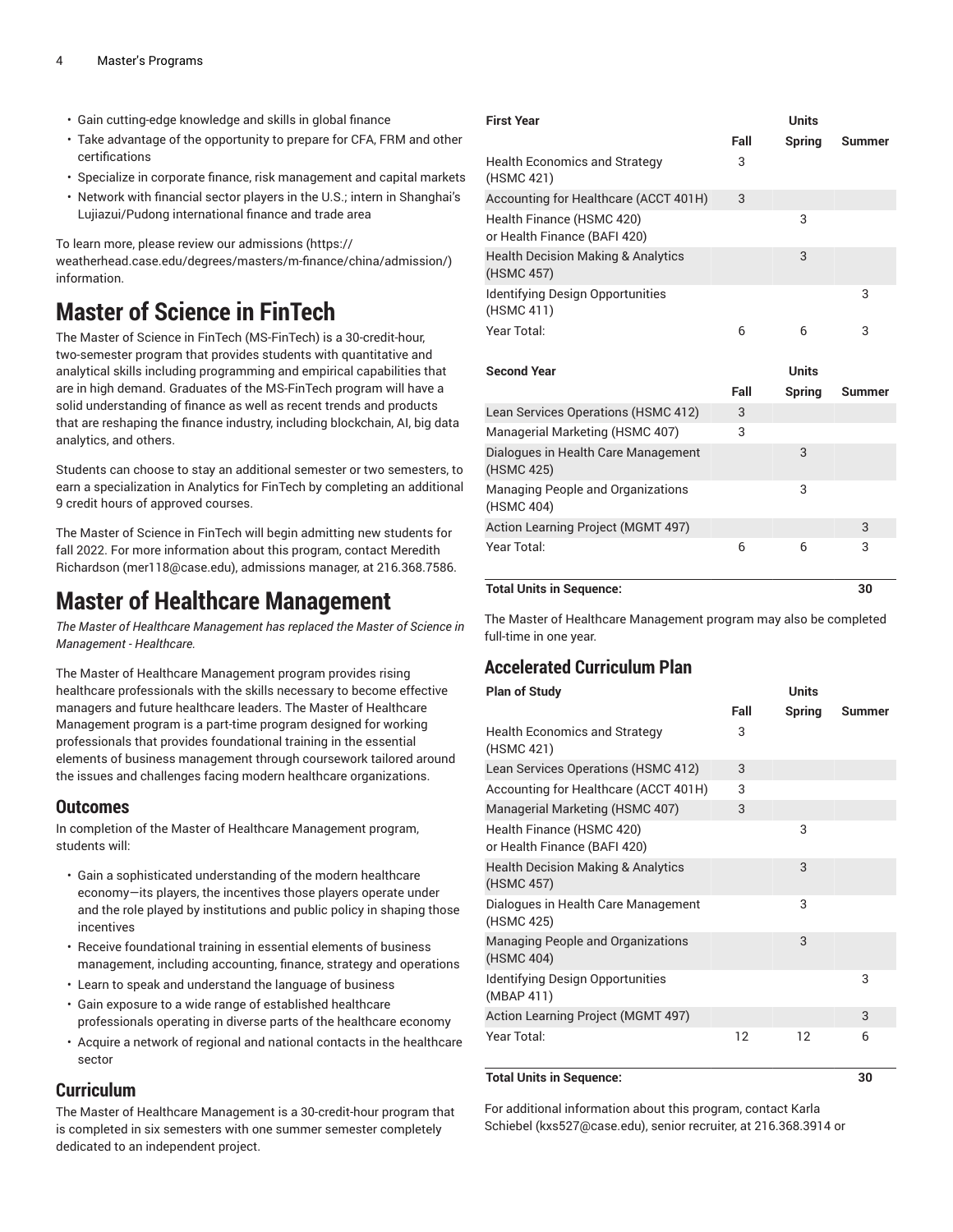Alyssa [Marynowski](mailto:axm1507@case.edu) [\(axm1507@case.edu](axm1507@case.edu)), recruitment manager, at 216.368.0894.

# **Master of Science in Positive Organization Development and Change (MPOD)**

The Master of Science in Positive Organization Development and Change (MPOD) is the premier program created and offered by the worldrenowned Organizational Behavior Department at the Weatherhead School of Management. The curriculum remains on the cutting edge of positive organization development, results-driven change management, leadership development, coaching, gender, diversity and multi-culturalism (inclusive leadership) and interpersonal and team-effectiveness.

The MPOD program emphasizes strength-based and positive approaches to managing change, designing sustainable organizations, formulating effective strategy, creating high engagement work cultures, leading through emotional intelligence and coaching for deep and lasting personal and professional development. The MPOD program is of value to organizations with aspiring managers who wish to:

- Broaden their knowledge of leading-edge theory and practice in Appreciative Inquiry, strength-based organization development and positive organizational change
- Develop emotional intelligence competencies needed to coach and foster leadership skills and personal growth for oneself and others
- Form high performance teams and flourishing enterprises that foster economic prosperity, ecological advancement and social responsibility
- Build consultative capabilities in strategic-level change interventions that create value for organizations, customers and communities
- Maximize organizational gains by managing the diversity and complexity that characterize today's organizations
- Use experiential learning to promote effective teams and decision making

The MPOD program is grounded in the basic belief that a person can be a powerful instrument for change, and that personal and professional development go hand in hand. The MPOD learning experience enables participants to become more effective leaders and coaches, and design and conduct positive organization change management interventions.

### **Curriculum**

The MPOD program is conducted in modules spread out over four University semesters. The program design uses both onsite and online teaching to accommodate the busy schedules of leaders, managers and staff professionals, and enables students to attend school while continuing to work full time.

### **MPOD Course List**

| <b>MPOD 413</b> | <b>Foundations of Positive</b><br>Organization Development and<br>Change | 3 |
|-----------------|--------------------------------------------------------------------------|---|
| <b>MPOD 414</b> | Managing Organizational Change<br>and Real-World Challenges              | 3 |
| MPOD 416A       | Leadership, Executive Assessment<br>and Development                      | 2 |
| MPOD 416B       | Leadership and Executive<br>Assessment and Development                   |   |

| <b>MPOD 418</b> | <b>Flourishing Enterprise</b>                                                    | 2              |
|-----------------|----------------------------------------------------------------------------------|----------------|
| <b>MPOD 432</b> | Interpersonal Skills Building                                                    | 3              |
| <b>MPOD 435</b> | Practicum in Appreciative Inquiry<br>and Positive OD                             | 3              |
| <b>MPOD 439</b> | <b>Individual Field Project</b>                                                  | 3              |
| MPOD 440A       | Inclusive Leadership in a Global<br>Context                                      | $\overline{2}$ |
| MPOD 440B       | Inclusive Leadership in a Global<br>Context                                      | 1              |
| MPOD 470A       | Leading Change from a Complexity<br>Perspective                                  | 1              |
| MPOD 470B       | Leading Change from a Complexity<br>Perspective                                  | $\overline{2}$ |
| <b>MPOD 479</b> | Foundations of Strategic Thinking                                                | 3              |
| <b>MPOD 480</b> | Dynamics of Effective Change<br><b>Management Strategies</b>                     | 3              |
| <b>MPOD 498</b> | <b>Global Citizenship and Multi-</b><br>Cultural OD: International Study<br>Tour | 3              |

For more information, please visit the [website](http://weatherhead.case.edu/degrees/ms-positive-organization-development/) ([http://](http://weatherhead.case.edu/degrees/ms-positive-organization-development/)

[weatherhead.case.edu/degrees/ms-positive-organization-development/\)](http://weatherhead.case.edu/degrees/ms-positive-organization-development/) or contact [Patricia](mailto:patricia.petty@case.edu) Petty [\(patricia.petty@case.edu](patricia.petty@case.edu)), associate director, at 216.368.4642.

# **Master of Supply Chain Management**

*The Master of Supply Chain Management has replaced the Master of Science in Management - Operations Research and Supply Chain Management.*

The Master of Supply Chain Management program is designed for individuals with quantitative training who seek to obtain a position in supply chain management or a management position in manufacturing, healthcare, service or consulting firms that are part of sophisticated national or global supply chains. The Master of Supply Chain Management curriculum provides students with the fundamentals of business as well as depth and focus in the principles and concepts of supply chain management. This unique program produces highly knowledgeable professionals who are well prepared to make organizations more efficient and competitive.

The Master of Supply Chain Management program attracts individuals with a quantitative undergraduate degree who have an interest in gaining expertise in the field of supply chain management. Typical undergraduate majors include:

- Engineering
- Statistics
- Computer science
- Economics
- Mathematics
- Business

Work experience is beneficial but not required for admission; many students pursue the Master of Supply Chain Management program immediately following the completion of their undergraduate degree.

#### **Outcomes**

Upon completion of the Master of Supply Chain Management program, students will: